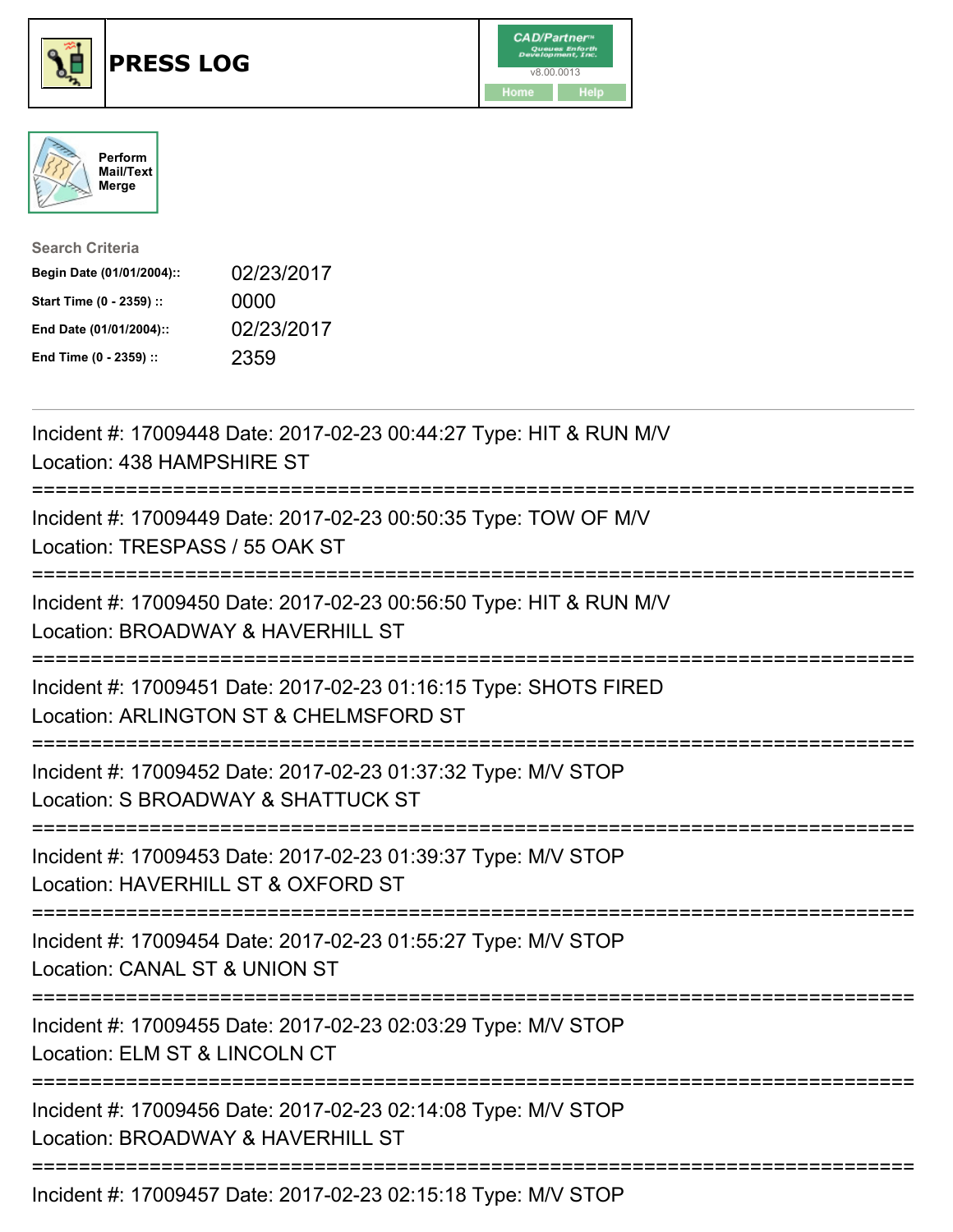Location: BERKELEY ST & SWAN ST =========================================================================== Incident #: 17009458 Date: 2017-02-23 02:15:40 Type: M/V STOP Location: RIVERSIDE DR & WACHUSETTS AV =========================================================================== Incident #: 17009459 Date: 2017-02-23 02:19:18 Type: ALARM/MV Location: BAILEY ST & PHILLIPS ST =========================================================================== Incident #: 17009460 Date: 2017-02-23 02:23:54 Type: SUS PERS/MV Location: ANDOVER ST & S UNION ST =========================================================================== Incident #: 17009461 Date: 2017-02-23 02:28:21 Type: M/V STOP Location: BROADWAY & CROSS ST =========================================================================== Incident #: 17009462 Date: 2017-02-23 02:29:48 Type: M/V STOP Location: HAVERHILL ST & LAWRENCE ST =========================================================================== Incident #: 17009463 Date: 2017-02-23 02:32:17 Type: THREATS Location: 102 JACKSON ST FL 1 =========================================================================== Incident #: 17009464 Date: 2017-02-23 02:45:46 Type: TOW/REPOSSED Location: 209 BAILEY ST =========================================================================== Incident #: 17009465 Date: 2017-02-23 03:01:21 Type: BUILDING CHK Location: 99 BOWDOIN ST =========================================================================== Incident #: 17009466 Date: 2017-02-23 03:04:50 Type: INVEST CONT Location: 102 JACKSON ST FL 1 =========================================================================== Incident #: 17009467 Date: 2017-02-23 03:05:56 Type: BUILDING CHK Location: FRIENDLYS RESTAURANT / 222 WINTHROP AV =========================================================================== Incident #: 17009468 Date: 2017-02-23 03:14:40 Type: BUILDING CHK Location: DUNKIN DONUTS / LAWRENCE ST AND MAPLE =========================================================================== Incident #: 17009469 Date: 2017-02-23 03:23:31 Type: BUILDING CHK Location: VERIZON STORE / 435 WINTHROP AV =========================================================================== Incident #: 17009470 Date: 2017-02-23 04:03:39 Type: DOMESTIC/PROG Location: 497 HAMPSHIRF ST FL 3 =========================================================================== Incident #: 17009471 Date: 2017-02-23 04:27:36 Type: M/V STOP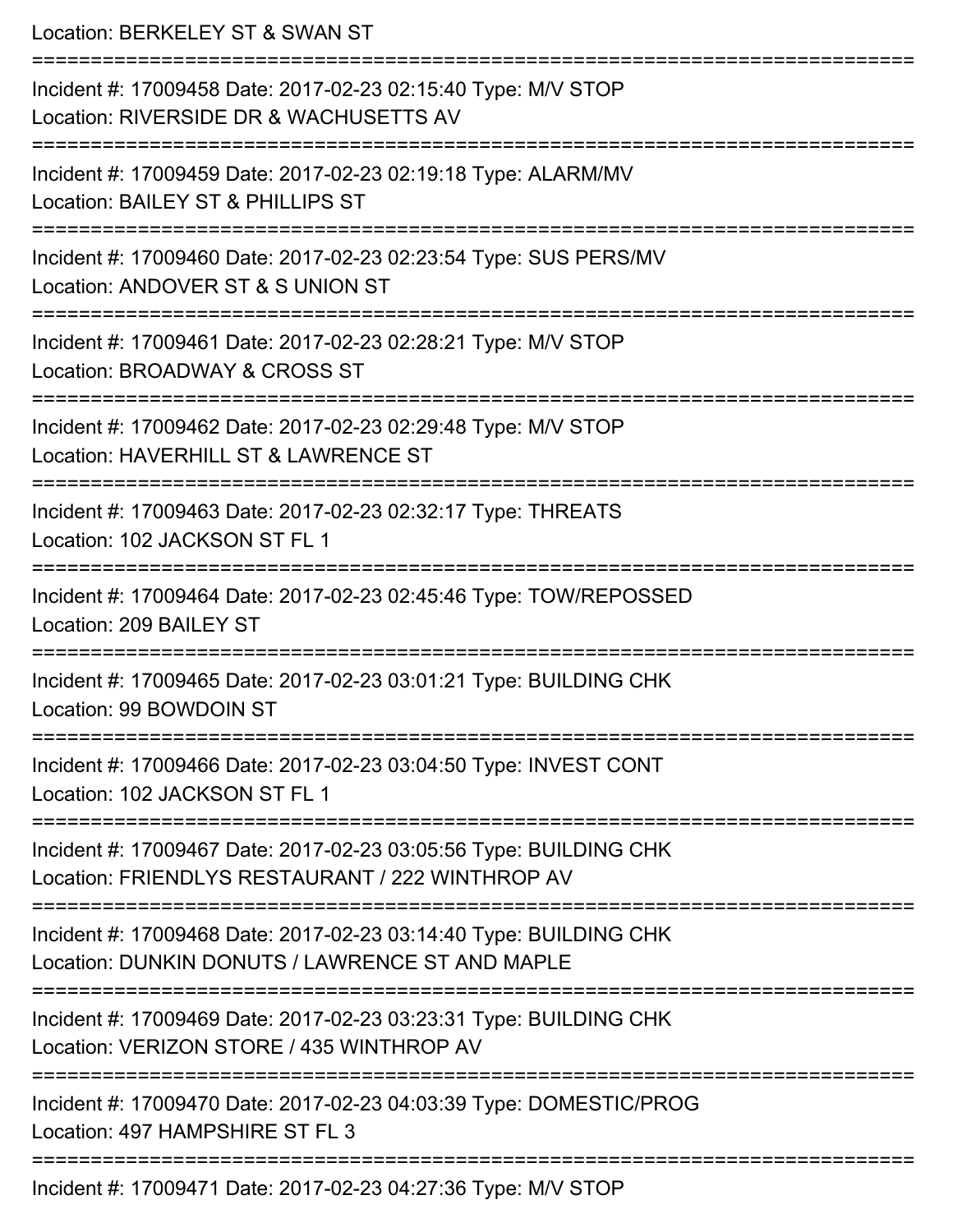| Incident #: 17009472 Date: 2017-02-23 05:37:11 Type: SUS PERS/MV<br>Location: 79 DURSO AV                             |
|-----------------------------------------------------------------------------------------------------------------------|
| Incident #: 17009473 Date: 2017-02-23 05:52:40 Type: ALARMS<br>Location: SOUTH LAWRENCE EAST SCHOOL / 165 CRAWFORD ST |
| Incident #: 17009474 Date: 2017-02-23 06:09:52 Type: NOISE ORD<br>Location: 37 AUBURN ST #D                           |
| Incident #: 17009475 Date: 2017-02-23 06:21:53 Type: WARRANT SERVE<br>Location: 143 UNION ST #1                       |
| Incident #: 17009476 Date: 2017-02-23 07:11:00 Type: PARK & WALK<br>Location: BROADWAY & HAVERHILL ST                 |
| Incident #: 17009477 Date: 2017-02-23 07:20:39 Type: ALARMS<br>Location: MAINSTREAM GLOBAL / 91 GLENN ST              |
| Incident #: 17009479 Date: 2017-02-23 07:39:19 Type: MAL DAMAGE<br>Location: 2 MUSEUM SQ                              |
| Incident #: 17009478 Date: 2017-02-23 07:39:33 Type: MEDIC SUPPORT<br>Location: 137 EXETER ST                         |
| Incident #: 17009480 Date: 2017-02-23 07:53:46 Type: GENERAL SERV<br>Location: BLANCHARD ST & SALEM ST                |
| Incident #: 17009481 Date: 2017-02-23 08:19:25 Type: ROBBERY ARMED<br>Location: 107 ESSEX ST                          |
| Incident #: 17009482 Date: 2017-02-23 08:20:29 Type: A&B PAST<br>Location: EL CESAR RESTURANT / 99 ESSEX ST           |
| Incident #: 17009484 Date: 2017-02-23 08:41:52 Type: CK WELL BEING<br>Location: 47 TEWKSBURY ST                       |
| Incident #: 17009483 Date: 2017-02-23 08:42:48 Type: ANIMAL COMPL<br>Location: BEACON ST & MT VERNON ST               |
| Incident #: 17009485 Date: 2017-02-23 09:12:46 Type: ANIMAL COMPL                                                     |

 $L = L/L = 11$  At BBOARWAY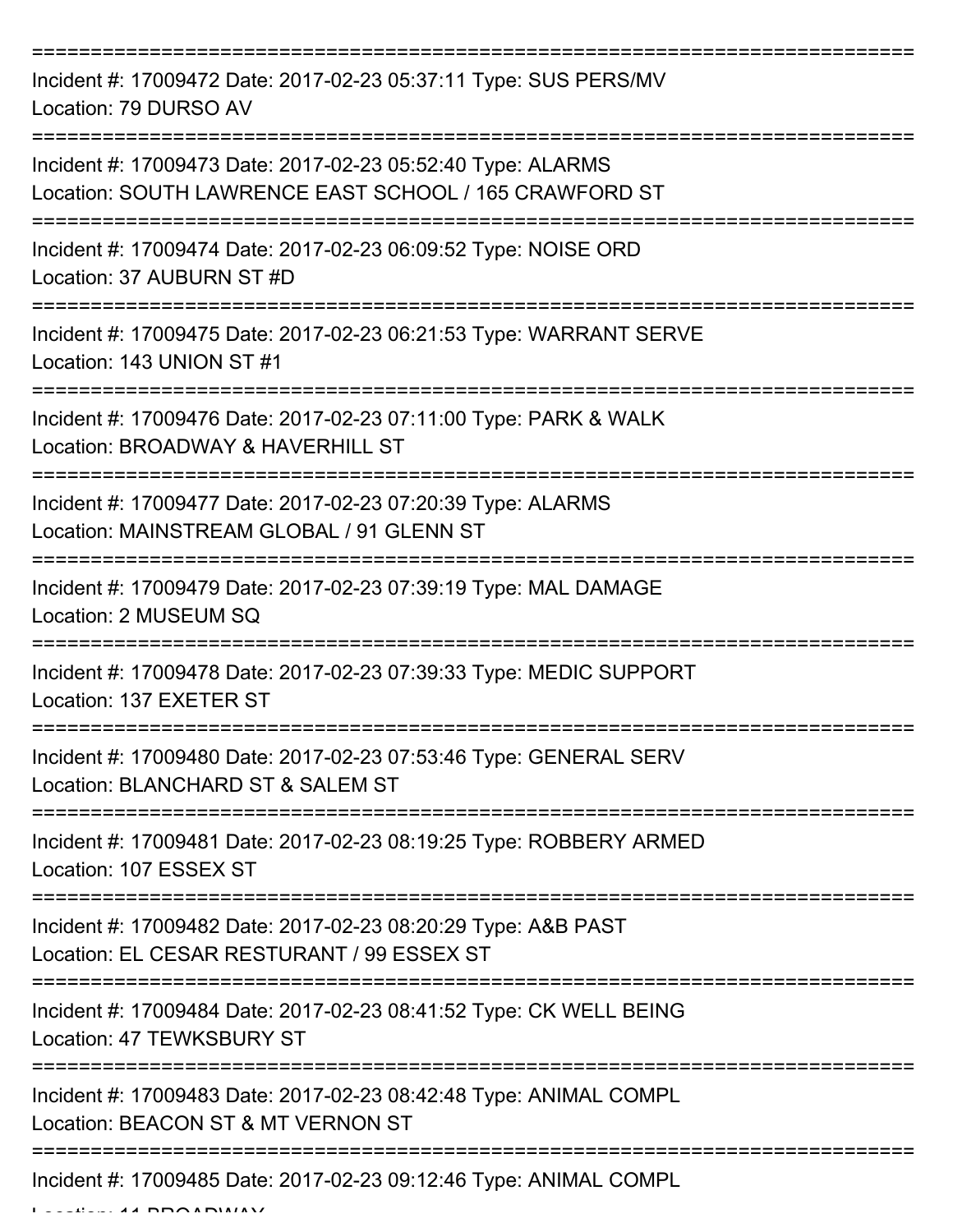| Incident #: 17009486 Date: 2017-02-23 09:17:48 Type: PARK & WALK<br>Location: BRADFORD ST & BROADWAY             |
|------------------------------------------------------------------------------------------------------------------|
| Incident #: 17009488 Date: 2017-02-23 09:43:30 Type: DISTURBANCE<br>Location: 10 EMBANKMENT RD                   |
| Incident #: 17009487 Date: 2017-02-23 09:43:55 Type: ALARM/BURG<br>Location: 29 EASTON ST #SL2                   |
| Incident #: 17009489 Date: 2017-02-23 09:46:09 Type: MV/BLOCKING<br>Location: 9 FARLEY ST                        |
| Incident #: 17009490 Date: 2017-02-23 09:57:56 Type: INVESTIGATION<br>Location: 12 LEONARD AV                    |
| Incident #: 17009491 Date: 2017-02-23 09:59:38 Type: M/V STOP<br>Location: BROADWAY & TREMONT ST                 |
| ------------------<br>Incident #: 17009492 Date: 2017-02-23 10:06:52 Type: LOUD NOISE<br>Location: 36 BOXFORD ST |
| Incident #: 17009493 Date: 2017-02-23 10:31:11 Type: STOLEN PROP<br>Location: 333 HOWARD ST                      |
| Incident #: 17009494 Date: 2017-02-23 10:34:55 Type: KEEP PEACE<br>Location: 112 MARSTON ST #105                 |
| Incident #: 17009495 Date: 2017-02-23 10:39:01 Type: M/V STOP<br>Location: BROADWAY & HAVERHILL ST               |
| Incident #: 17009497 Date: 2017-02-23 10:39:36 Type: MEDIC SUPPORT<br>Location: 1 PARKER ST                      |
| Incident #: 17009496 Date: 2017-02-23 10:41:12 Type: M/V STOP<br>Location: LAWRENCE ST & LOWELL ST               |
| Incident #: 17009498 Date: 2017-02-23 10:54:19 Type: M/V STOP<br>Location: MERRIMACK ST & S UNION ST             |
| Incident #: 17009499 Date: 2017-02-23 10:57:34 Type: AUTO ACC/NO PI                                              |

Location: HAVEDHILL ST & DESEDVOID ST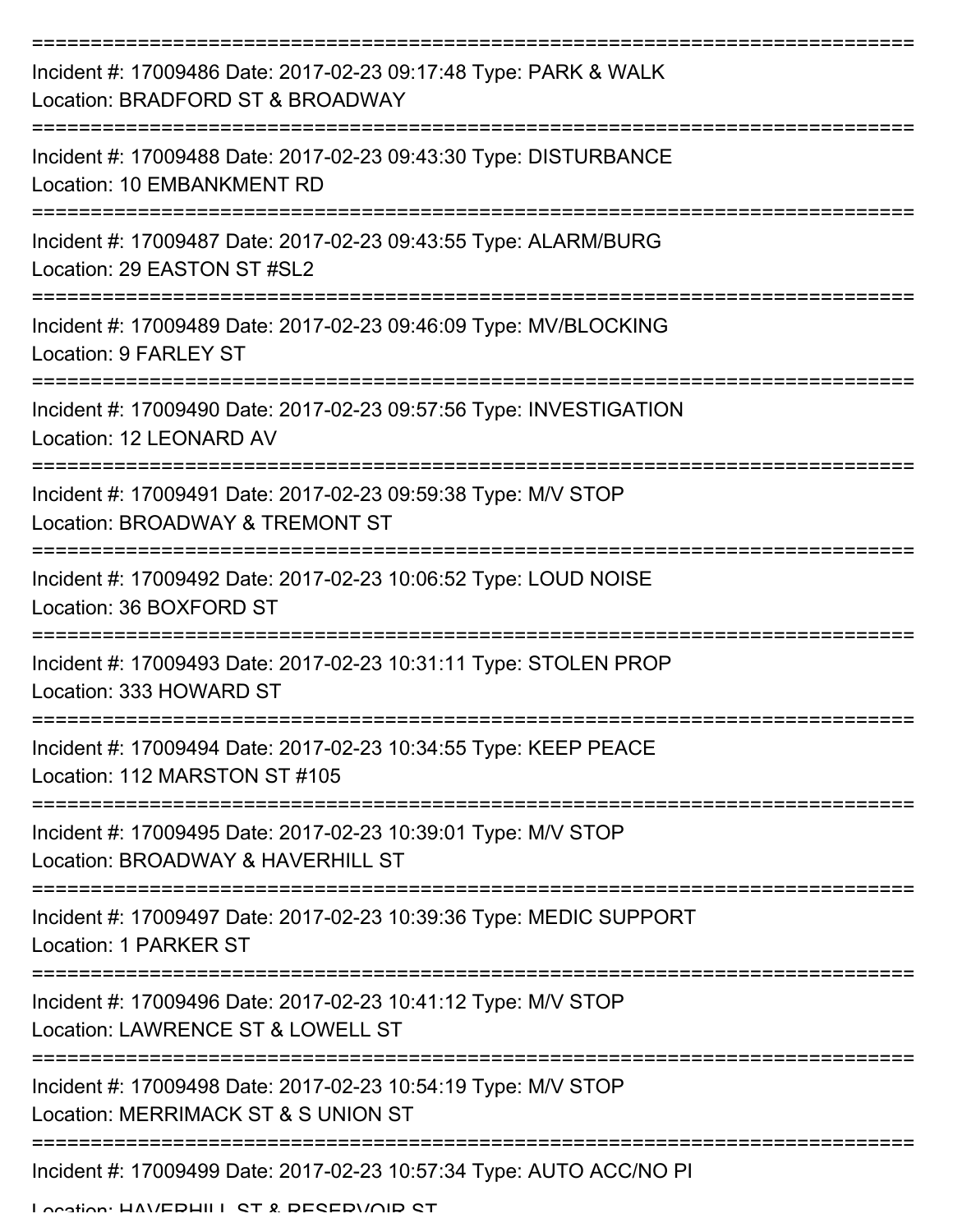| Incident #: 17009500 Date: 2017-02-23 10:57:41 Type: KEEP PEACE<br>Location: 179 OSGOOD ST                           |
|----------------------------------------------------------------------------------------------------------------------|
| Incident #: 17009501 Date: 2017-02-23 11:30:44 Type: M/V STOP<br>Location: BROADWAY & LOWELL ST                      |
| Incident #: 17009502 Date: 2017-02-23 11:52:05 Type: AMBULANCE ASSSI<br>Location: 12 METHUEN ST FL 2                 |
| Incident #: 17009503 Date: 2017-02-23 12:01:23 Type: AUTO ACC/NO PI<br>Location: 200 COMMON ST<br>------------------ |
| Incident #: 17009504 Date: 2017-02-23 12:05:43 Type: 911 HANG UP<br>Location: 45 BROADWAY #A407                      |
| Incident #: 17009505 Date: 2017-02-23 12:19:23 Type: 209A/VIOLATION<br>Location: 116 DORCHESTER ST                   |
| =============<br>Incident #: 17009506 Date: 2017-02-23 12:21:22 Type: DOMESTIC/PAST<br>Location: 112 MARSTON ST      |
| Incident #: 17009507 Date: 2017-02-23 12:23:11 Type: M/V STOP<br>Location: BROADWAY & HAVERHILL ST                   |
| Incident #: 17009508 Date: 2017-02-23 12:31:21 Type: 209A/SERVE<br>Location: 288 PROSPECT ST                         |
| Incident #: 17009509 Date: 2017-02-23 12:38:37 Type: SHOPLIFTING<br>Location: 620 ESSEX ST                           |
| Incident #: 17009510 Date: 2017-02-23 12:45:48 Type: 209A/SERVE<br>Location: 390 ESSEX ST                            |
| Incident #: 17009511 Date: 2017-02-23 12:54:22 Type: MEDIC SUPPORT<br>Location: 112 MARSTON ST #314                  |
| Incident #: 17009512 Date: 2017-02-23 12:59:09 Type: MEDIC SUPPORT<br>Location: 6 GORHAM ST                          |
| Incident #: 17009513 Date: 2017-02-23 13:23:21 Type: WARRANT SERVE<br>Location: 26 SPRUCE ST #2                      |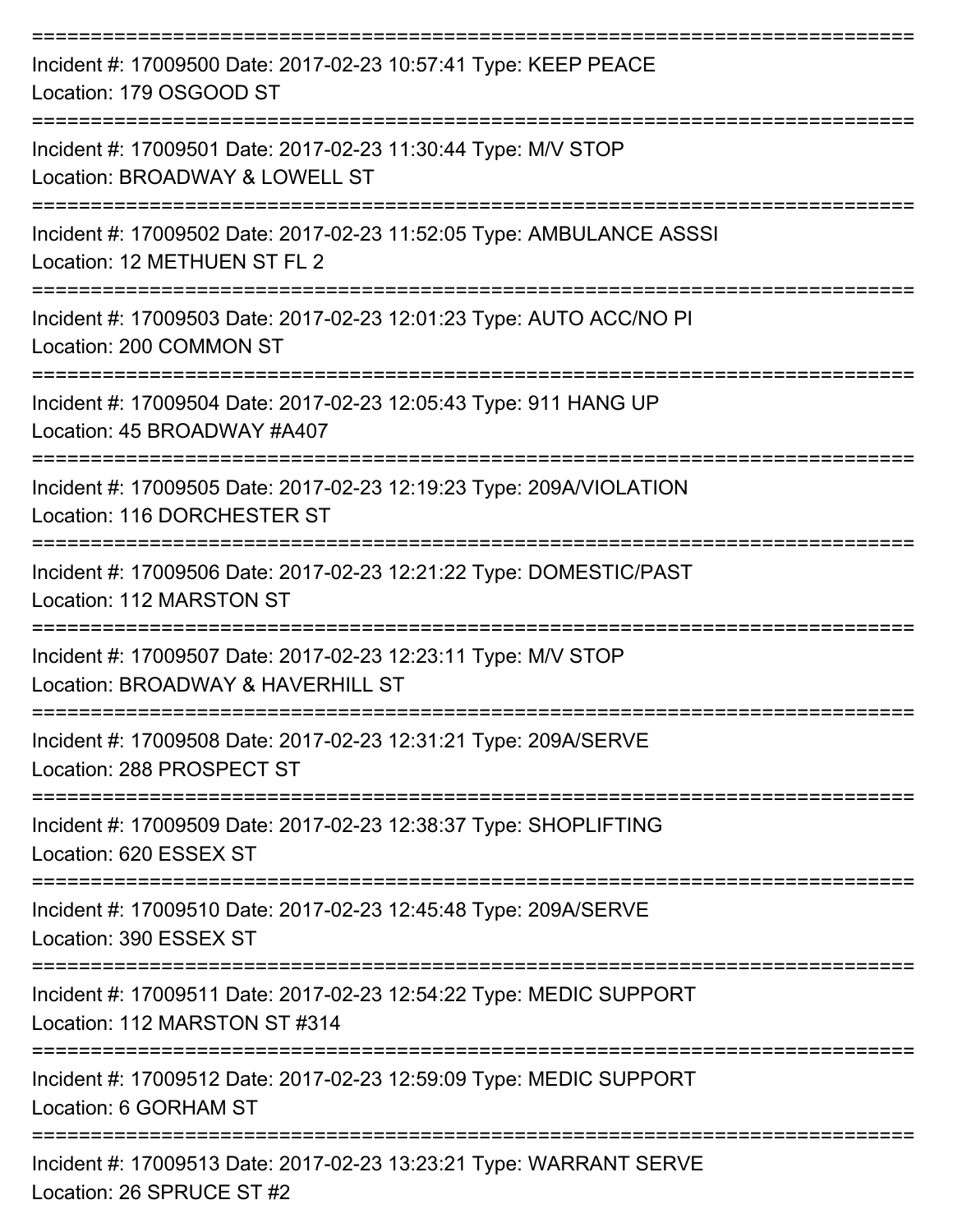| Incident #: 17009514 Date: 2017-02-23 13:36:52 Type: 209A/SERVE<br>Location: 212 BOXFORD ST                                                              |
|----------------------------------------------------------------------------------------------------------------------------------------------------------|
| =====================================<br>Incident #: 17009515 Date: 2017-02-23 13:54:29 Type: ALARMS<br>Location: 36 E PLEASANT ST<br>------------------ |
| Incident #: 17009516 Date: 2017-02-23 14:00:24 Type: INVESTIGATION<br>Location: 90 LOWELL ST                                                             |
| Incident #: 17009517 Date: 2017-02-23 14:10:36 Type: ANIMAL COMPL<br>Location: 1 GENERAL ST                                                              |
| Incident #: 17009518 Date: 2017-02-23 14:14:07 Type: DISTURBANCE<br>Location: 70 N PARISH RD                                                             |
| Incident #: 17009519 Date: 2017-02-23 14:21:05 Type: SUS PERS/MV<br>Location: BROADWAY & TREMONT ST                                                      |
| :===================<br>Incident #: 17009520 Date: 2017-02-23 14:29:16 Type: M/V STOP<br>Location: BRUCE ST & CORNISH ST                                 |
| Incident #: 17009521 Date: 2017-02-23 14:36:04 Type: MEDIC SUPPORT<br>Location: BRADFORD ST & BROADWAY                                                   |
| Incident #: 17009522 Date: 2017-02-23 14:48:36 Type: M/V STOP<br>Location: 610 ESSEX ST                                                                  |
| Incident #: 17009524 Date: 2017-02-23 14:57:48 Type: MEDIC SUPPORT<br>Location: 27 PACKARD ST                                                            |
| Incident #: 17009523 Date: 2017-02-23 14:59:26 Type: OFFICER ASSIS<br>Location: 200 COMMON ST                                                            |
| Incident #: 17009525 Date: 2017-02-23 15:00:52 Type: M/V STOP<br>Location: BROADWAY & LOWELL ST                                                          |
| Incident #: 17009526 Date: 2017-02-23 15:13:08 Type: HIT & RUN M/V<br>Location: BROADWAY AV & WEST ST                                                    |
| Incident #: 17009527 Date: 2017-02-23 15:16:10 Type: FIRE<br>Location: 541 HAVERHILL ST                                                                  |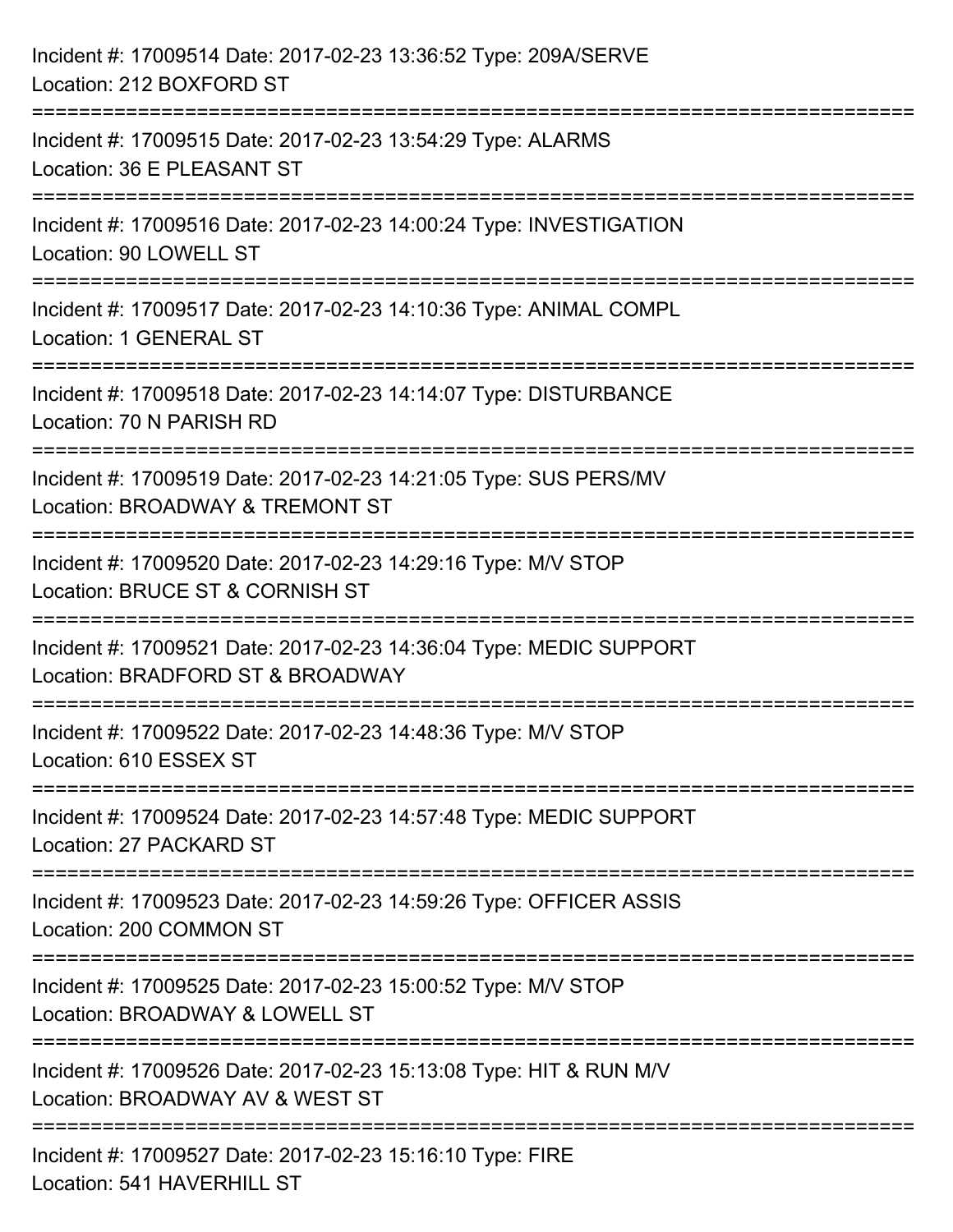| Incident #: 17009528 Date: 2017-02-23 15:18:08 Type: ALARM/HOLD<br>Location: MVRTA / 295 COMMON ST                             |
|--------------------------------------------------------------------------------------------------------------------------------|
| Incident #: 17009529 Date: 2017-02-23 15:22:33 Type: B&E/MV/PAST<br>Location: 105 HAVERHILL ST                                 |
| Incident #: 17009530 Date: 2017-02-23 15:28:26 Type: M/V STOP<br>Location: ESSEX ST & FRANKLIN ST                              |
| Incident #: 17009531 Date: 2017-02-23 15:30:53 Type: M/V STOP<br>Location: BROADWAY & LOWELL ST                                |
| Incident #: 17009532 Date: 2017-02-23 15:31:49 Type: M/V STOP<br>Location: BROADWAY & LOWELL ST<br>:========================== |
| Incident #: 17009533 Date: 2017-02-23 15:37:04 Type: M/V STOP<br>Location: BROADWAY & LOWELL ST                                |
| Incident #: 17009534 Date: 2017-02-23 15:38:27 Type: M/V STOP<br>Location: BROADWAY & LOWELL ST                                |
| Incident #: 17009535 Date: 2017-02-23 15:44:30 Type: SEIZED PROP<br>Location: 2 APPLETON ST                                    |
| Incident #: 17009536 Date: 2017-02-23 15:45:16 Type: M/V STOP<br>Location: BROADWAY & LOWELL ST                                |
| Incident #: 17009537 Date: 2017-02-23 15:47:21 Type: M/V STOP<br>Location: BROADWAY & LOWELL ST                                |
| Incident #: 17009538 Date: 2017-02-23 15:50:38 Type: M/V STOP<br>Location: BROADWAY & LOWELL ST                                |
| Incident #: 17009539 Date: 2017-02-23 15:56:12 Type: M/V STOP<br>Location: BRADFORD ST & BROADWAY                              |
| Incident #: 17009540 Date: 2017-02-23 15:57:03 Type: DISTURBANCE<br>Location: ANDOVER ST & FOSTER ST                           |
| Incident #: 17009541 Date: 2017-02-23 15:59:14 Type: M/V STOP<br>Location: BROADWAY & LOWELL ST                                |

===========================================================================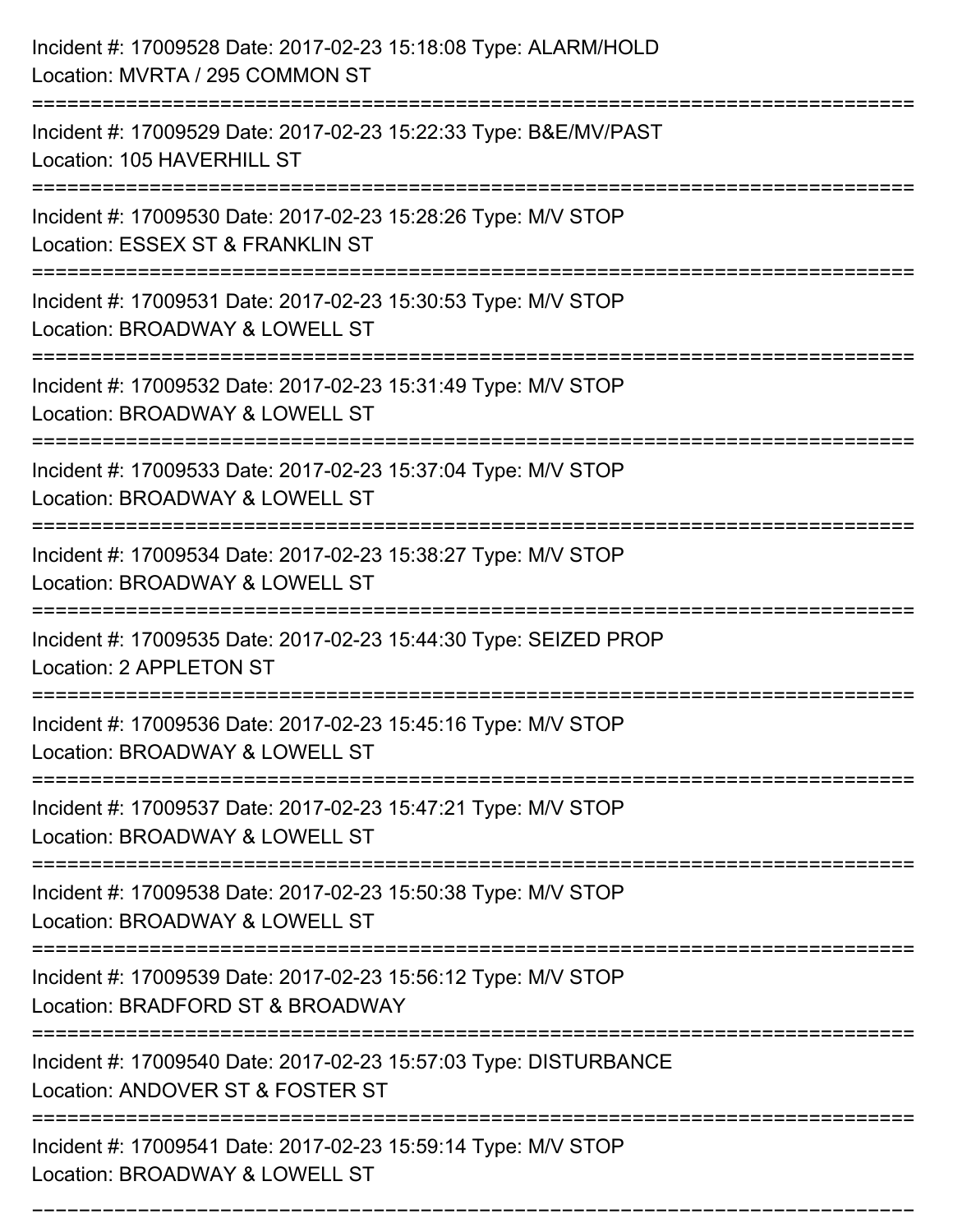| Incident #: 17009542 Date: 2017-02-23 15:59:38 Type: COURT DOC SERVE<br>Location: 172 ANDOVER ST                      |
|-----------------------------------------------------------------------------------------------------------------------|
| Incident #: 17009543 Date: 2017-02-23 16:03:13 Type: M/V STOP<br>Location: BROADWAY & LOWELL ST                       |
| Incident #: 17009544 Date: 2017-02-23 16:07:24 Type: M/V STOP<br>Location: BROADWAY & LOWELL ST<br>===============    |
| Incident #: 17009546 Date: 2017-02-23 16:10:19 Type: AUTO ACC/NO PI<br>Location: 333 WINTHROP AV                      |
| Incident #: 17009545 Date: 2017-02-23 16:12:38 Type: M/V STOP<br>Location: BROADWAY & LOWELL ST<br>==============     |
| Incident #: 17009548 Date: 2017-02-23 16:32:07 Type: NEIGHBOR PROB<br>Location: 84 FARLEY ST                          |
| Incident #: 17009547 Date: 2017-02-23 16:34:45 Type: M/V STOP<br>Location: BROADWAY & CONCORD ST<br>================= |
| Incident #: 17009549 Date: 2017-02-23 16:40:01 Type: M/V STOP<br>Location: BOXFORD ST & S UNION ST                    |
| Incident #: 17009550 Date: 2017-02-23 16:44:11 Type: TOW OF M/V<br>Location: 270 CANAL ST                             |
| Incident #: 17009551 Date: 2017-02-23 16:46:02 Type: STOLEN PROP<br>Location: 490 ESSEX ST                            |
| Incident #: 17009552 Date: 2017-02-23 16:51:59 Type: M/V STOP<br>Location: BOXFORD ST & S UNION ST                    |
| Incident #: 17009553 Date: 2017-02-23 16:53:33 Type: M/V STOP<br>Location: BROADWAY & LOWELL ST                       |
| Incident #: 17009554 Date: 2017-02-23 17:13:01 Type: DISTURBANCE<br>Location: 15 EASTON ST                            |
| Incident #: 17009555 Date: 2017-02-23 17:13:38 Type: CK WELL BEING<br>Location: DUNKIN DONUTS / 581 ANDOVER ST        |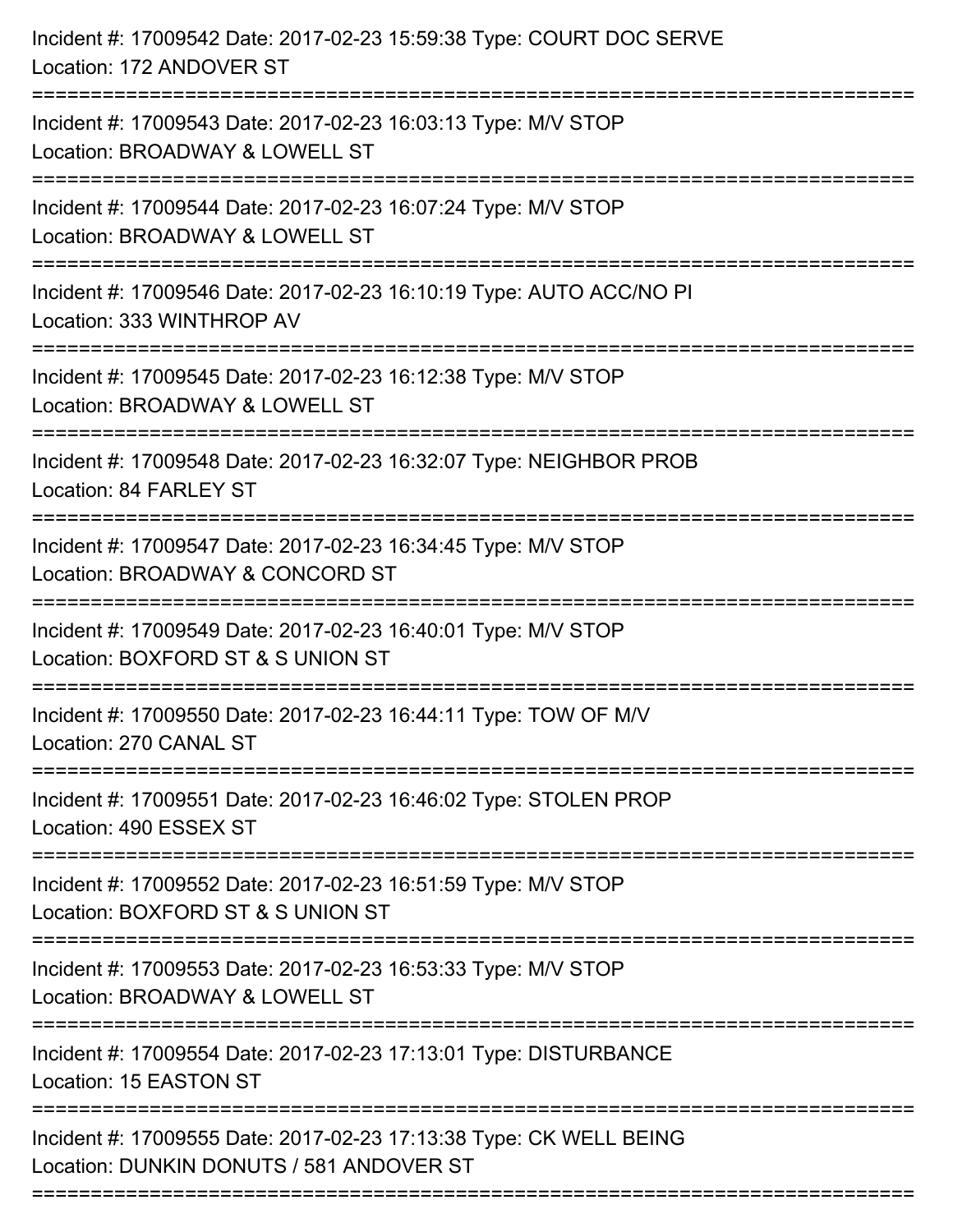Location: 1 COMMONWEALTH DR

| Incident #: 17009557 Date: 2017-02-23 17:16:54 Type: AUTO ACC/NO PI<br>Location: 360 MERRIMACK ST #H                          |
|-------------------------------------------------------------------------------------------------------------------------------|
| Incident #: 17009558 Date: 2017-02-23 17:19:26 Type: B&E/PAST<br>Location: 272 E HAVERHILL ST #18                             |
| Incident #: 17009559 Date: 2017-02-23 17:29:16 Type: WARRANT SERVE<br>Location: 129 BOWDOIN ST                                |
| Incident #: 17009560 Date: 2017-02-23 17:30:52 Type: M/V STOP<br>Location: BLANCHARD ST & SALEM ST                            |
| Incident #: 17009561 Date: 2017-02-23 17:31:31 Type: M/V STOP<br>Location: GRAFTON ST & WINTHROP AV                           |
| Incident #: 17009562 Date: 2017-02-23 17:33:20 Type: RECOV/STOL/MV<br>Location: 17 GORHAM ST                                  |
| Incident #: 17009563 Date: 2017-02-23 17:34:33 Type: IDENTITY THEFT<br>Location: 19 ABBOTT ST                                 |
| Incident #: 17009565 Date: 2017-02-23 17:34:53 Type: M/V STOP<br>Location: BROADWAY & HAVERHILL ST                            |
| Incident #: 17009564 Date: 2017-02-23 17:35:14 Type: M/V STOP<br>Location: SALEM ST & SHAWSHEEN RD                            |
| Incident #: 17009566 Date: 2017-02-23 17:39:37 Type: M/V STOP<br>Location: INMAN ST & S BROADWAY                              |
| Incident #: 17009567 Date: 2017-02-23 17:40:03 Type: M/V STOP<br>Location: BROADWAY & MANCHESTER ST                           |
| -----------------------<br>Incident #: 17009568 Date: 2017-02-23 17:45:31 Type: M/V STOP<br>Location: BROADWAY & HAVERHILL ST |
| Incident #: 17009569 Date: 2017-02-23 17:47:25 Type: AUTO ACC/NO PI<br>Location: 205 BROADWAY                                 |
|                                                                                                                               |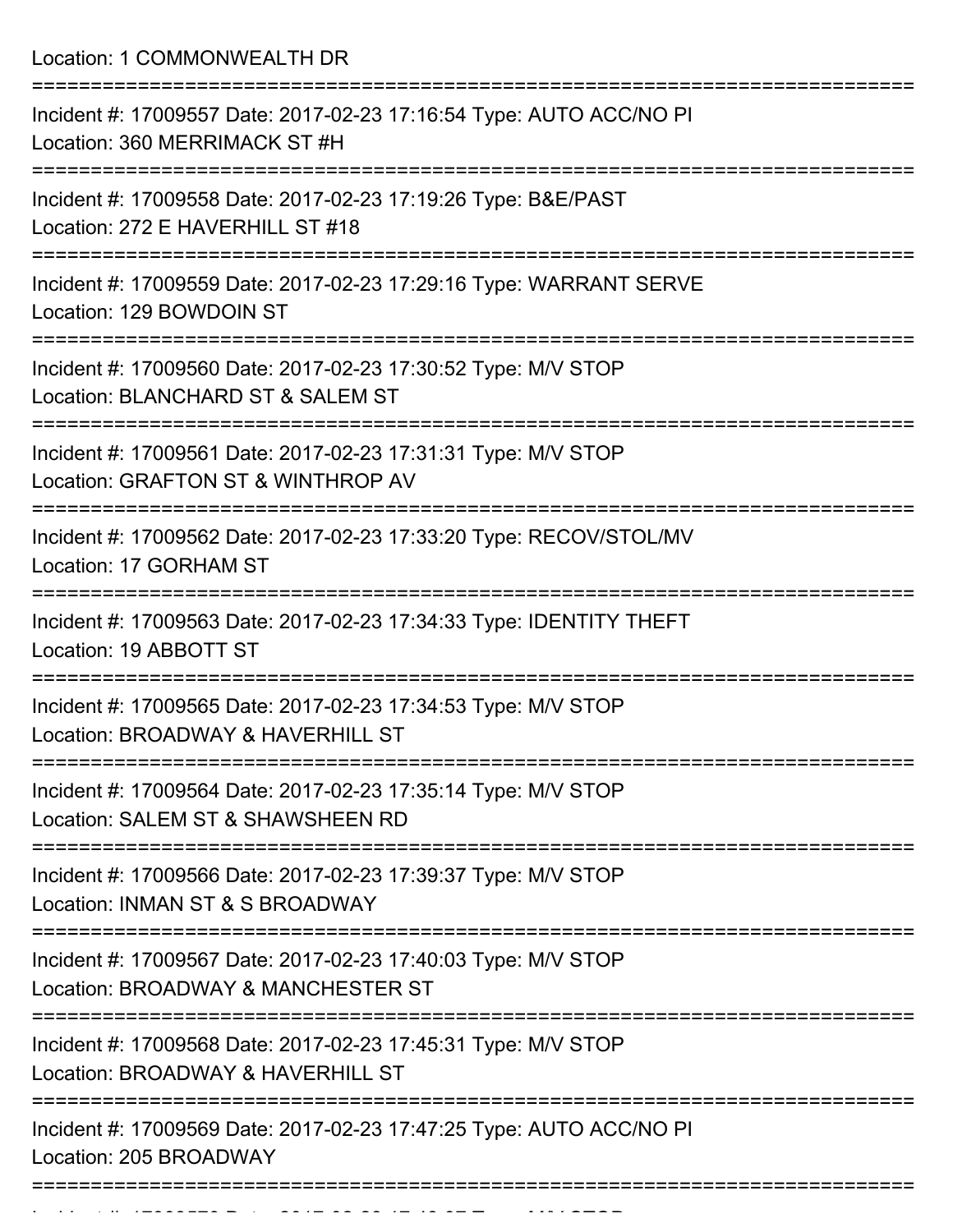Location: GREENFIELD ST & LORING ST

| Incident #: 17009571 Date: 2017-02-23 17:48:40 Type: M/V STOP<br>Location: HAVERHILL ST & WEST ST                      |
|------------------------------------------------------------------------------------------------------------------------|
| Incident #: 17009572 Date: 2017-02-23 17:48:59 Type: M/V STOP<br>Location: S BROADWAY & SALEM ST                       |
| Incident #: 17009573 Date: 2017-02-23 17:53:59 Type: M/V STOP<br>Location: 389 BROADWAY                                |
| Incident #: 17009574 Date: 2017-02-23 17:56:39 Type: M/V STOP<br>Location: 615 S UNION ST                              |
| Incident #: 17009575 Date: 2017-02-23 18:02:04 Type: DOMESTIC/PROG<br>Location: 127 HOWARD ST FL 2                     |
| Incident #: 17009577 Date: 2017-02-23 18:07:44 Type: DISTURBANCE<br>Location: 15 UNION ST                              |
| Incident #: 17009578 Date: 2017-02-23 18:07:45 Type: ALARM/BURG<br>Location: MY CREATIVE LEARNING CENTER / 41 TYLER ST |
| Incident #: 17009576 Date: 2017-02-23 18:07:54 Type: M/V STOP<br>Location: BROADWAY & LOWELL ST                        |
| Incident #: 17009579 Date: 2017-02-23 18:08:51 Type: M/V STOP<br>Location: FRANKLIN ST & LOWELL ST                     |
| Incident #: 17009580 Date: 2017-02-23 18:09:36 Type: GENERAL SERV<br>Location: 73 BUTLER ST                            |
| Incident #: 17009582 Date: 2017-02-23 18:09:53 Type: M/V STOP<br>Location: BROADWAY & LOWELL ST                        |
| Incident #: 17009581 Date: 2017-02-23 18:10:42 Type: FIGHT<br>Location: CROSS ST & HAMPSHIRE ST                        |
| Incident #: 17009583 Date: 2017-02-23 18:17:18 Type: MAL DAMAGE<br>Location: 4B BLANCHARD ST                           |
|                                                                                                                        |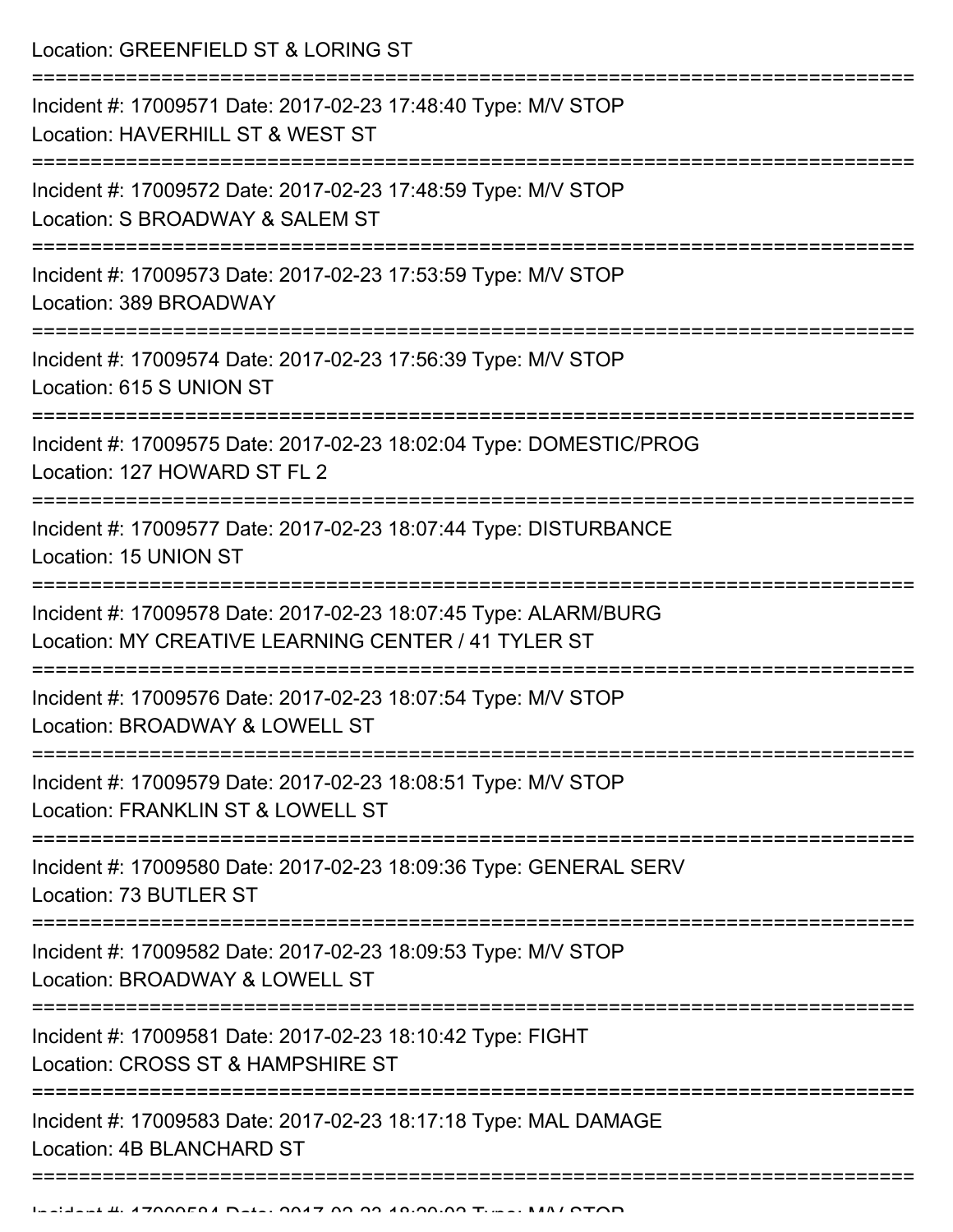| Location: BROADWAY & METHUEN ST                                                                                           |
|---------------------------------------------------------------------------------------------------------------------------|
| Incident #: 17009585 Date: 2017-02-23 18:23:03 Type: M/V STOP<br>Location: HAMPSHIRE ST & HAVERHILL ST                    |
| Incident #: 17009586 Date: 2017-02-23 18:27:38 Type: M/V STOP<br>Location: APPLETON ST & METHUEN ST                       |
| Incident #: 17009587 Date: 2017-02-23 18:29:10 Type: DRUG VIO<br>Location: JACKSON CT                                     |
| Incident #: 17009588 Date: 2017-02-23 18:43:21 Type: M/V STOP<br>Location: BROADWAY & LOWELL ST                           |
| Incident #: 17009589 Date: 2017-02-23 18:47:57 Type: M/V STOP<br>Location: BROADWAY & LOWELL ST                           |
| :=====================<br>Incident #: 17009590 Date: 2017-02-23 18:51:53 Type: M/V STOP<br>Location: BROADWAY & LOWELL ST |
| Incident #: 17009591 Date: 2017-02-23 18:56:34 Type: GENERAL SERV<br>Location: 73 BUTLER ST                               |
| Incident #: 17009592 Date: 2017-02-23 19:05:02 Type: AUTO ACC/NO PI<br>Location: DEMOULAS MARKET / 700 ESSEX ST           |
| Incident #: 17009593 Date: 2017-02-23 19:09:57 Type: M/V STOP<br>Location: HAMPSHIRE ST & HAVERHILL ST                    |
| Incident #: 17009594 Date: 2017-02-23 19:19:18 Type: M/V STOP<br>Location: ESSEX ST & HAMPSHIRE ST                        |
| Incident #: 17009595 Date: 2017-02-23 19:23:56 Type: M/V STOP<br>Location: BROADWAY & LOWELL ST                           |
| Incident #: 17009596 Date: 2017-02-23 19:30:59 Type: EXTRA SURVEIL<br>Location: 73 BUTLER ST                              |
| Incident #: 17009597 Date: 2017-02-23 19:32:27 Type: M/V STOP<br>Location: BROADWAY & LOWELL ST                           |
| Incident #: 17009598 Date: 2017-02-23 19:32:56 Type: M/V STOP                                                             |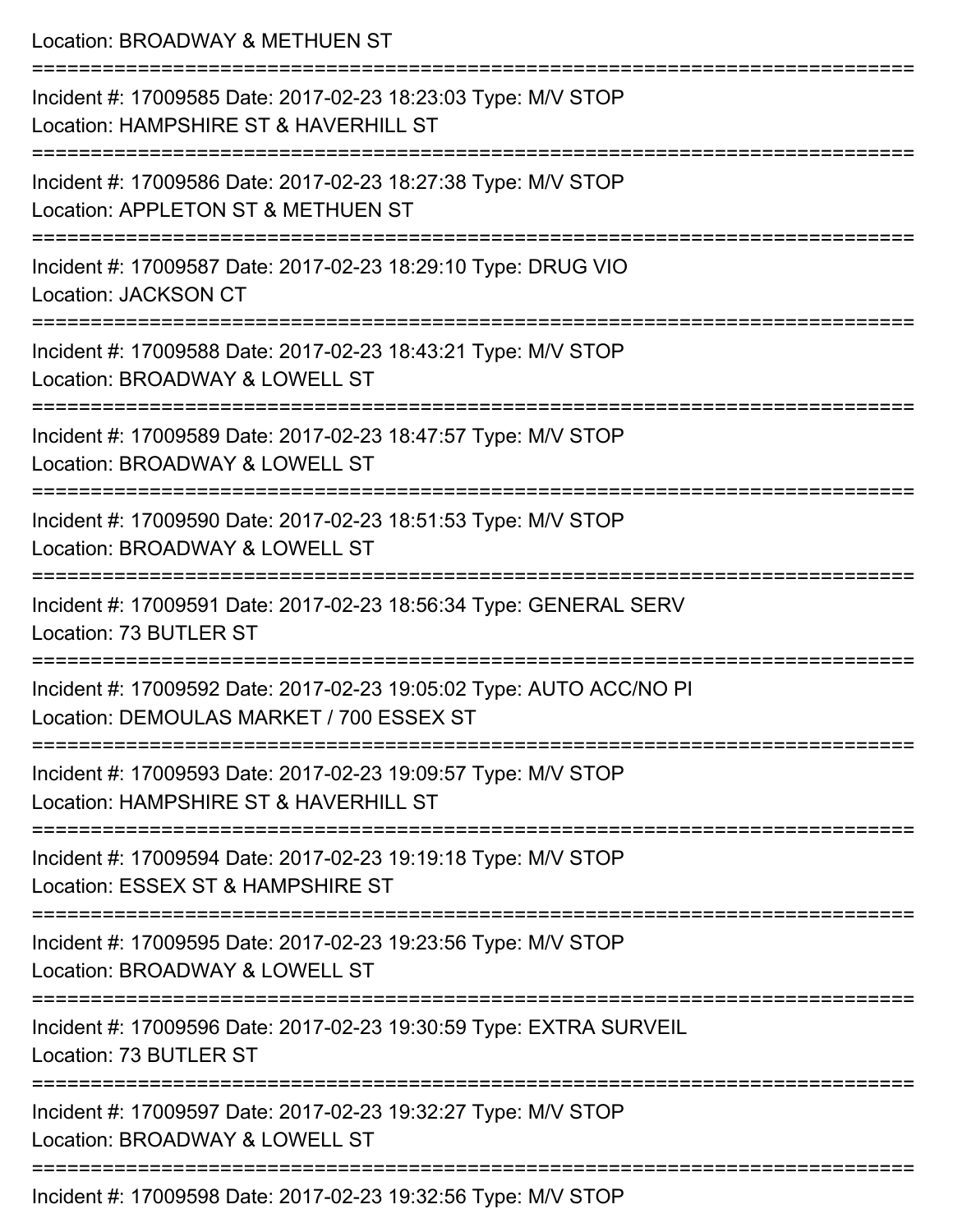| Incident #: 17009599 Date: 2017-02-23 19:52:26 Type: M/V STOP<br>Location: S BROADWAY & SHATTUCK ST                     |
|-------------------------------------------------------------------------------------------------------------------------|
| Incident #: 17009600 Date: 2017-02-23 20:01:04 Type: M/V STOP<br>Location: BEACON ST & MT VERNON ST                     |
| Incident #: 17009601 Date: 2017-02-23 20:06:20 Type: EXTRA SURVEIL<br>Location: 73 BUTLER ST                            |
| Incident #: 17009602 Date: 2017-02-23 20:19:43 Type: M/V STOP<br>Location: DOYLE ST & WATER ST                          |
| Incident #: 17009605 Date: 2017-02-23 20:19:54 Type: LARCENY/PAST<br>Location: 248 BROADWAY #214                        |
| Incident #: 17009603 Date: 2017-02-23 20:20:07 Type: DISTURBANCE<br>Location: 104 RIVER POINTE WY                       |
| Incident #: 17009604 Date: 2017-02-23 20:22:56 Type: DOMESTIC/PROG<br>Location: 123 FRANKLIN ST                         |
| Incident #: 17009606 Date: 2017-02-23 20:23:29 Type: A&B PAST<br>Location: 4 NORRIS ST                                  |
| Incident #: 17009607 Date: 2017-02-23 20:35:19 Type: EXTRA SURVEIL<br>Location: 73 BUTLER ST                            |
| Incident #: 17009608 Date: 2017-02-23 20:58:34 Type: M/V STOP<br><b>Location: CENTRAL BRIDGE</b>                        |
| Incident #: 17009609 Date: 2017-02-23 21:14:51 Type: SUS PERS/MV<br>Location: 185 B PARK ST                             |
| Incident #: 17009610 Date: 2017-02-23 21:16:59 Type: MEDIC SUPPORT<br>Location: 7 MT VERNON TER                         |
| Incident #: 17009611 Date: 2017-02-23 21:40:56 Type: AUTO ACC/PED<br>Location: LAWRENCE GENERAL HOSPITAL / 1 GENERAL ST |
| Incident #: 17009612 Date: 2017-02-23 22:06:30 Type: DOMESTIC/PROG                                                      |